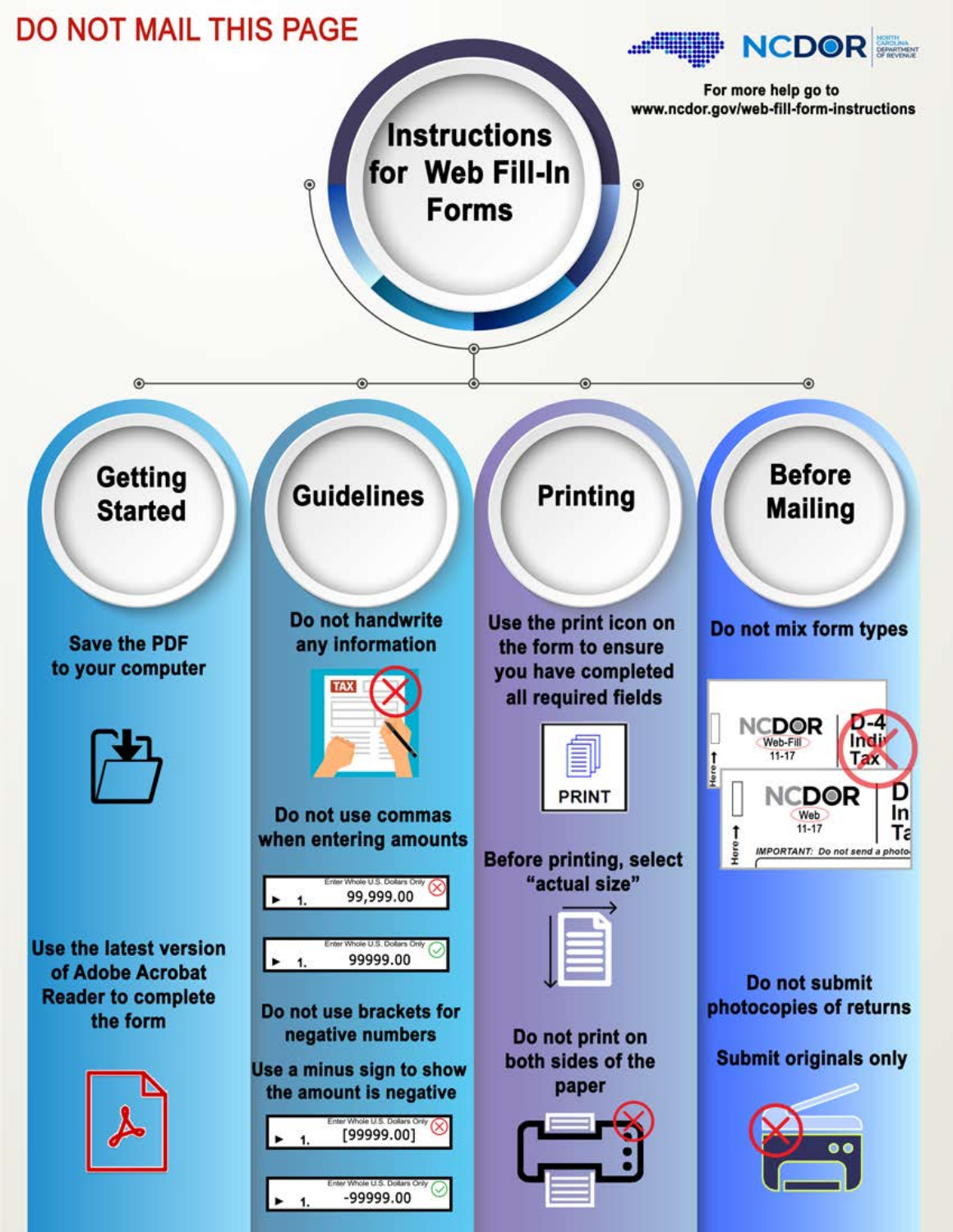| <b>PRINT</b> | <b>CLEAR</b> |
|--------------|--------------|

*DOR Use Only*

| 2019 D-403                           |
|--------------------------------------|
| <b>Partnership Income Tax Return</b> |

Web-Fill 9-19

| Legal Name (USE CAPITAL LETTERS FOR NAME AND ADDRESS)                                                                                                                                            | Fill in all applicable circles:<br>Federal Employer ID Number<br>$\bigcirc$ Initial Return                                      |
|--------------------------------------------------------------------------------------------------------------------------------------------------------------------------------------------------|---------------------------------------------------------------------------------------------------------------------------------|
| Legal Name Continued                                                                                                                                                                             | O Amended Return<br>If LLC, Enter N.C. Secretary of State ID<br>$\bigcirc$ Final Return<br><b>Short Period</b><br>Entity is LLC |
| Address                                                                                                                                                                                          | Apartment Number<br>$\bigcirc$ Entity has<br>Nonresident Owners<br>NC-NPAs attached                                             |
| Zip Code<br>City<br>State                                                                                                                                                                        | County (Enter first five letters)<br>NC-478 attached<br>O Publicly Traded<br>Partnership                                        |
| Federal Extension Was the partnership granted an automatic extension to file its 2019 federal income tax return (Form 1065)?                                                                     | ◯ Yes<br>No                                                                                                                     |
| Part 1. Informational Return and Computation of Income Tax Due or Refund for Nonresident Partners<br>1. Total income or loss (From Part 6, Line 12 or Federal Form 1065, Schedule K, Lines 1-11) | $\mathbf{1}$ .                                                                                                                  |
|                                                                                                                                                                                                  |                                                                                                                                 |
| 2. Guaranteed payments to partners                                                                                                                                                               | 2.                                                                                                                              |
| 3. Line 1 minus Line 2                                                                                                                                                                           | 3.                                                                                                                              |
| 4. Additions to income (From Part 7, Line 5)                                                                                                                                                     | 4.                                                                                                                              |
| 5. Add Lines 3 and 4<br>0                                                                                                                                                                        | 5.                                                                                                                              |
| 6. Deductions from income (From Part 7, Line 10)<br>0                                                                                                                                            | 6.                                                                                                                              |
| ⊂<br>7. Net distributive partnership income (Line 5 minus Line 6)                                                                                                                                | 7.                                                                                                                              |
| 8. Nonapportionable net distributive partnership income<br>(From Part 3, Line 1)                                                                                                                 | 8.                                                                                                                              |
| 9. Apportionable net distributive partnership income<br>(Line 7 minus Line 8)                                                                                                                    | 9.                                                                                                                              |
| 10. Nonapportionable net distributive partnership income allocated<br>to North Carolina (From Part 3, Line 2)                                                                                    | 10.                                                                                                                             |
| Complete Lines 11 through 15 for nonresident partners                                                                                                                                            |                                                                                                                                 |
| 11. Tax due for nonresident partners (Enter Partners' Total from Part 4, Line 18)                                                                                                                | 11.                                                                                                                             |
| 12. Tax credits allocated to nonresident partners (Enter Partners' Total from Part 4, Line 19)                                                                                                   | 12.                                                                                                                             |
| 13. Net tax due for nonresident partners (Enter Partners' Total from Part 4, Line 20)                                                                                                            | 13.                                                                                                                             |
| 14. Payments (Add Lines 14a through 14d and enter the total on Line 14e)<br>14a. Extension<br>14b. Other Partnerships                                                                            |                                                                                                                                 |
|                                                                                                                                                                                                  |                                                                                                                                 |
| 14c. Withholding from Personal Services<br>14d. Other Payments                                                                                                                                   |                                                                                                                                 |
|                                                                                                                                                                                                  | 14e.                                                                                                                            |
| 15. Subtract Line 14e from Line 13 and enter result. If result is less than zero, fill in circle.                                                                                                | - 15.                                                                                                                           |
| 16. 16a. Penalties<br>16b. Interest<br>(Add Lines 16a and<br>16b and enter the                                                                                                                   | 16c.                                                                                                                            |
| total on Line 16c)<br>17. Total Due (Add Lines 15 and 16c and enter result, but not less than zero.                                                                                              | 17. S                                                                                                                           |
| If result is less than zero, enter amount on Line 18)                                                                                                                                            | 18.                                                                                                                             |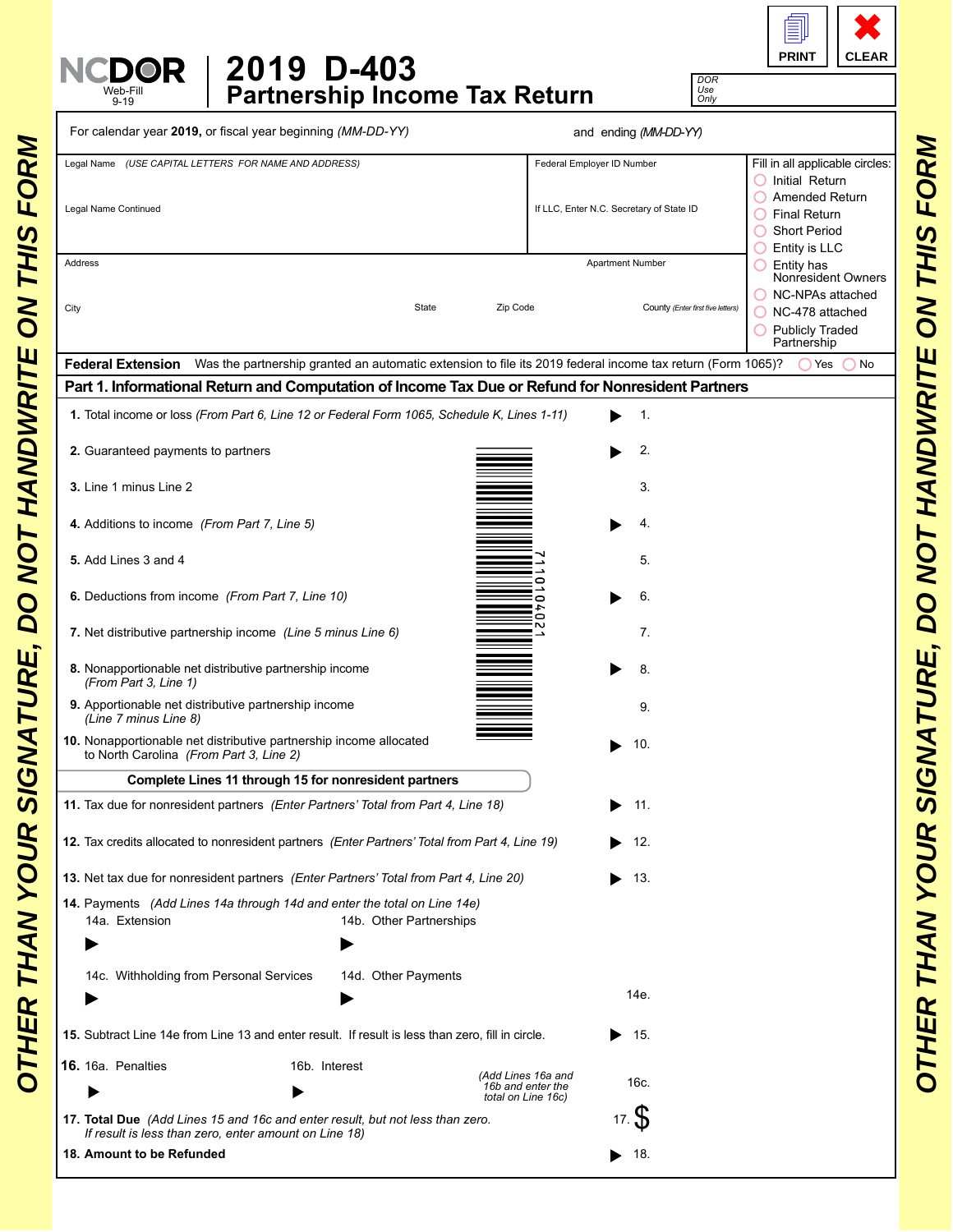## **IMPORTANT: Refer to the Instructions before completing Parts 2 and 3**

| Part 2. Apportionment Percentage for Partnerships That Have One or More Nonresident Partners<br>Note: Apportionment factors must be calculated 4 places to the right of the decimal.                                                                                                                                                                                                                                                                 |                          |                     |  |
|------------------------------------------------------------------------------------------------------------------------------------------------------------------------------------------------------------------------------------------------------------------------------------------------------------------------------------------------------------------------------------------------------------------------------------------------------|--------------------------|---------------------|--|
| A. Partnerships Not Apportioning Income Outside North Carolina<br>Enter 100% on Part 4, Line 12 for each nonresident partner                                                                                                                                                                                                                                                                                                                         |                          | 100,0000<br>$\%$    |  |
| <b>B. Partnerships Apportioning Income Outside North Carolina</b>                                                                                                                                                                                                                                                                                                                                                                                    |                          |                     |  |
|                                                                                                                                                                                                                                                                                                                                                                                                                                                      | 1. Within North Carolina | 2. Total Everywhere |  |
| 1. Gross Receipts Subject to Apportionment                                                                                                                                                                                                                                                                                                                                                                                                           |                          |                     |  |
| 2. Gross Rents Subject to Apportionment                                                                                                                                                                                                                                                                                                                                                                                                              |                          |                     |  |
| 3. Gross Royalties Subject to Apportionment                                                                                                                                                                                                                                                                                                                                                                                                          |                          |                     |  |
| 4. Dividends Subject to Apportionment                                                                                                                                                                                                                                                                                                                                                                                                                |                          |                     |  |
| <b>5.</b> Interest Subject to Apportionment                                                                                                                                                                                                                                                                                                                                                                                                          |                          |                     |  |
| 6. Other Apportionable Income                                                                                                                                                                                                                                                                                                                                                                                                                        |                          |                     |  |
| 7. Share of Receipts from Noncorporate Entities Subject to Apportionment                                                                                                                                                                                                                                                                                                                                                                             |                          |                     |  |
| 8. Total (Add Lines 1 through 7 for each column)                                                                                                                                                                                                                                                                                                                                                                                                     |                          |                     |  |
| 9. N.C. Apportionment Factor<br>(Divide Line 8 Column 1 by Line 8 Column 2 and enter the factor here and on Part 4, Line 12 for each nonresident partner)                                                                                                                                                                                                                                                                                            | $\frac{0}{0}$            |                     |  |
| <b>C.</b> Special Apportionment<br>Special apportionment formulas apply to certain types of partnerships such as air transportation companies, water<br>$\%$<br>transportation companies, pipeline companies, and railroad companies. If you use a special apportionment formula,<br>enter the computed apportionment factor here and on Part 4, Line 12 for each nonresident partner.<br>(See instructions and G.S.105-130.4 for more information.) |                          |                     |  |

## **Part 3. Nonapportionable Net Distributive Partnership Income**

*Complete this schedule if you have income classified as nonapportionable income. See the instructions for an explanation of what is apportionable income and what is nonapportionable income.*

| moomo ana mnat io nonapportionasio moomo.                                                                 |                      |                         |                                              |                                               |
|-----------------------------------------------------------------------------------------------------------|----------------------|-------------------------|----------------------------------------------|-----------------------------------------------|
| (A) Nonapportionable Income                                                                               | (B) Gross<br>Amounts | (C) Related<br>Expenses | (D) Net Amounts<br>(Column B minus Column C) | (E) Net Amounts Allocated<br>Directly to N.C. |
|                                                                                                           |                      |                         |                                              |                                               |
|                                                                                                           |                      |                         |                                              |                                               |
|                                                                                                           |                      |                         |                                              |                                               |
|                                                                                                           |                      |                         |                                              |                                               |
|                                                                                                           |                      |                         |                                              |                                               |
|                                                                                                           |                      |                         |                                              |                                               |
|                                                                                                           |                      |                         |                                              |                                               |
|                                                                                                           |                      |                         |                                              |                                               |
| 1. Nonapportionable Income (Enter the total of Column D here and on Part 1, Line 8)                       |                      |                         |                                              |                                               |
| 2. Nonapportionable Income Allocated to N.C. (Enter the total of Column E here<br>and on Part 1, Line 10) |                      |                         |                                              |                                               |
| Explanation of why income listed in Part 3 is nonapportionable income rather than apportionable income:   |                      |                         |                                              |                                               |
|                                                                                                           |                      |                         |                                              |                                               |
|                                                                                                           |                      |                         |                                              |                                               |
|                                                                                                           |                      |                         |                                              |                                               |
|                                                                                                           |                      |                         |                                              |                                               |

*(Attach additional sheets if necessary)*

\* For an acceptable means of computing related expenses, see 17 N.C.A.C. 5C .0304.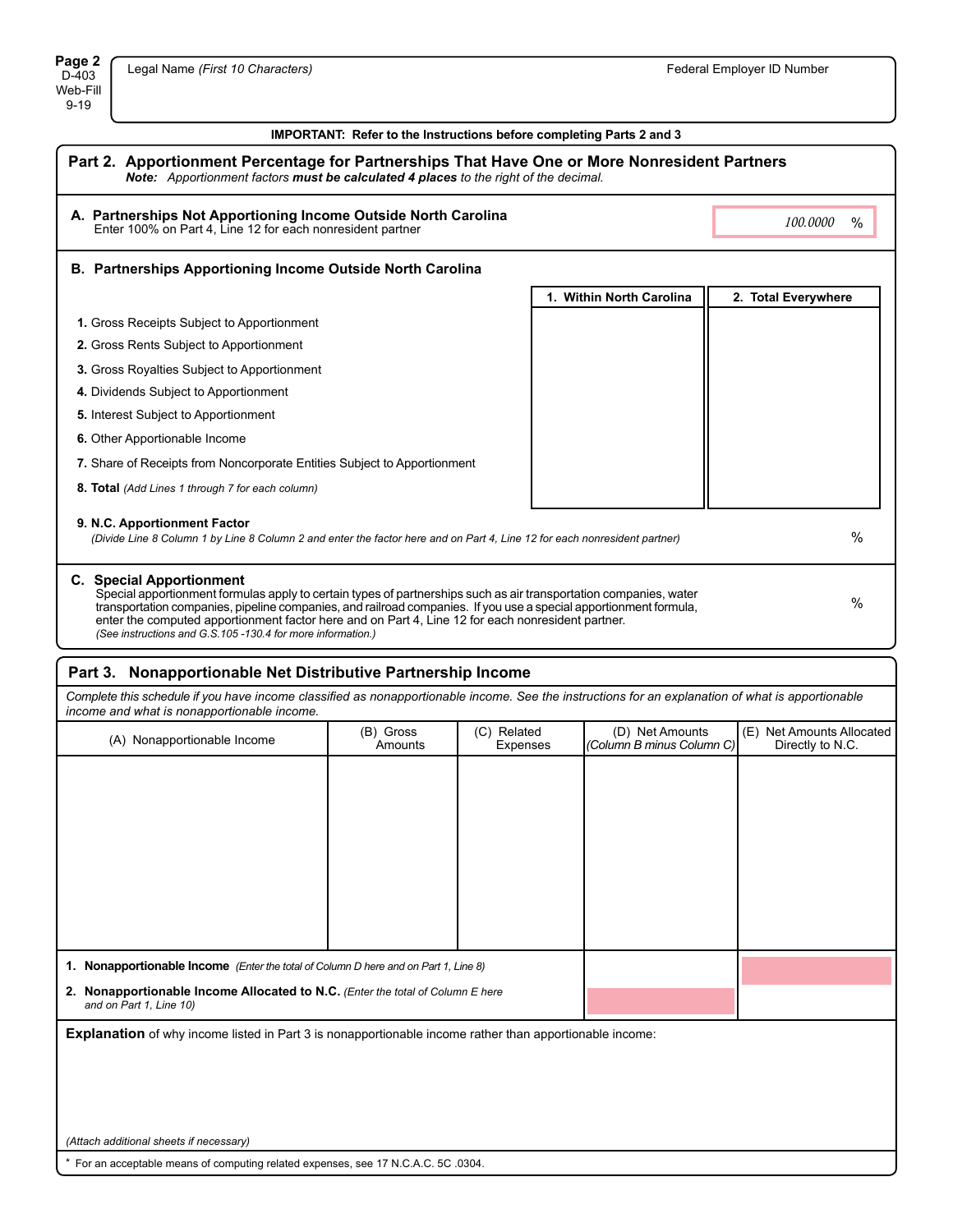|                         | Page 3<br>Legal Name (First 10 Characters)<br>Federal Employer ID Number<br>If more than two partners, include<br>D-403<br>separate schedule for additional partners.<br>Web-Fill<br>Only one Total is needed.<br>$9 - 19$                                                                                                                                                                                       |                                                                                               |                                        |                                    |                        |
|-------------------------|------------------------------------------------------------------------------------------------------------------------------------------------------------------------------------------------------------------------------------------------------------------------------------------------------------------------------------------------------------------------------------------------------------------|-----------------------------------------------------------------------------------------------|----------------------------------------|------------------------------------|------------------------|
|                         | Partners' Shares of Income, Adjustments, Tax Credits, and Other Items<br>Part 4. A.<br>Complete Lines 1 through 8 for all partners.<br>B. Computation of North Carolina Taxable Income for Nonresident Partners<br>Complete Lines 9 through 17 for all nonresident partners.<br>C. Computation of Tax Due for Nonresident Partners on Whose Behalf the Partnership Pays the Tax<br>Complete Lines 18 through 20. |                                                                                               |                                        |                                    |                        |
| $\overline{\mathbf{A}}$ |                                                                                                                                                                                                                                                                                                                                                                                                                  | Attach other pages if needed.                                                                 | <b>Partner 1</b>                       | <b>Partner 2</b>                   | <b>Partners' Total</b> |
|                         | 1.                                                                                                                                                                                                                                                                                                                                                                                                               | <b>Identifying Number</b>                                                                     |                                        |                                    |                        |
|                         |                                                                                                                                                                                                                                                                                                                                                                                                                  | 2. Name                                                                                       |                                        |                                    |                        |
|                         |                                                                                                                                                                                                                                                                                                                                                                                                                  | 3. Address                                                                                    |                                        |                                    |                        |
|                         |                                                                                                                                                                                                                                                                                                                                                                                                                  | 4. Partner's share percentage                                                                 | $\%$                                   | $\frac{0}{0}$                      | $\%$                   |
|                         |                                                                                                                                                                                                                                                                                                                                                                                                                  | 5. Type of partner<br>(Ex: Ind., Corp., Part.)                                                |                                        |                                    |                        |
|                         |                                                                                                                                                                                                                                                                                                                                                                                                                  | <b>6.</b> Additions to income (loss)<br>(To Form NC K-1, Line $\hat{Z}$ )                     |                                        |                                    |                        |
|                         |                                                                                                                                                                                                                                                                                                                                                                                                                  | 7. Deductions from income (loss)<br>(To Form NC K-1, Line 3)                                  |                                        |                                    |                        |
|                         |                                                                                                                                                                                                                                                                                                                                                                                                                  | 8. Share of Tax Credits<br>(To Form NC K-1, Line 4)                                           |                                        |                                    |                        |
|                         |                                                                                                                                                                                                                                                                                                                                                                                                                  |                                                                                               | <b>NC Resident</b><br>$O$ Yes $O$ No   | <b>NC Resident</b><br>◯ Yes ◯ No   |                        |
| B                       | 9.                                                                                                                                                                                                                                                                                                                                                                                                               | Guaranteed payments to<br>nonresident partners applicable<br>to income on Part 1, Line 9      |                                        |                                    |                        |
|                         |                                                                                                                                                                                                                                                                                                                                                                                                                  | 10. Percentage from Line 4 times<br>amount on Part 1, Line 9                                  |                                        |                                    |                        |
|                         |                                                                                                                                                                                                                                                                                                                                                                                                                  | 11. Add Lines 9 and 10                                                                        |                                        |                                    |                        |
|                         |                                                                                                                                                                                                                                                                                                                                                                                                                  | 12. Apportionment percentage<br>from Part 2                                                   | $\%$                                   | $\%$                               |                        |
|                         |                                                                                                                                                                                                                                                                                                                                                                                                                  | 13. Multiply Line 11 by Line 12                                                               |                                        |                                    |                        |
|                         |                                                                                                                                                                                                                                                                                                                                                                                                                  | 14. Guaranteed payments to<br>nonresident partners applicable<br>to income on Part 1, Line 10 |                                        |                                    |                        |
|                         |                                                                                                                                                                                                                                                                                                                                                                                                                  | <b>15.</b> Percentage from Line 4 times<br>amount on Part 1, Line 10                          |                                        |                                    |                        |
|                         |                                                                                                                                                                                                                                                                                                                                                                                                                  | 16. Separately stated items of<br>income attributable to<br>nonresident partners              |                                        |                                    |                        |
|                         |                                                                                                                                                                                                                                                                                                                                                                                                                  | 17. North Carolina taxable income<br>(Add Lines 13, 14, 15, and 16)                           |                                        |                                    |                        |
| $\mathbf c$             |                                                                                                                                                                                                                                                                                                                                                                                                                  | 18. Tax Due<br>(Multiply Line 17 by 5.25%)                                                    |                                        |                                    |                        |
|                         |                                                                                                                                                                                                                                                                                                                                                                                                                  | 19. Tax credits allocated to<br>nonresident partners from<br>Line 8 above                     |                                        |                                    |                        |
|                         |                                                                                                                                                                                                                                                                                                                                                                                                                  | 20. Net Tax Due<br>(Line 18 minus Line 19)                                                    |                                        |                                    |                        |
|                         |                                                                                                                                                                                                                                                                                                                                                                                                                  |                                                                                               | NC-NPA Form attached<br>$O$ Yes $O$ No | NC-NPA Form attached<br>○ Yes ○ No |                        |

**Important:** The Partnership must provide each Partner an NC K-1 for Form D-403 or other information necessary for the Partner to prepare the appropriate North Carolina Tax Return.